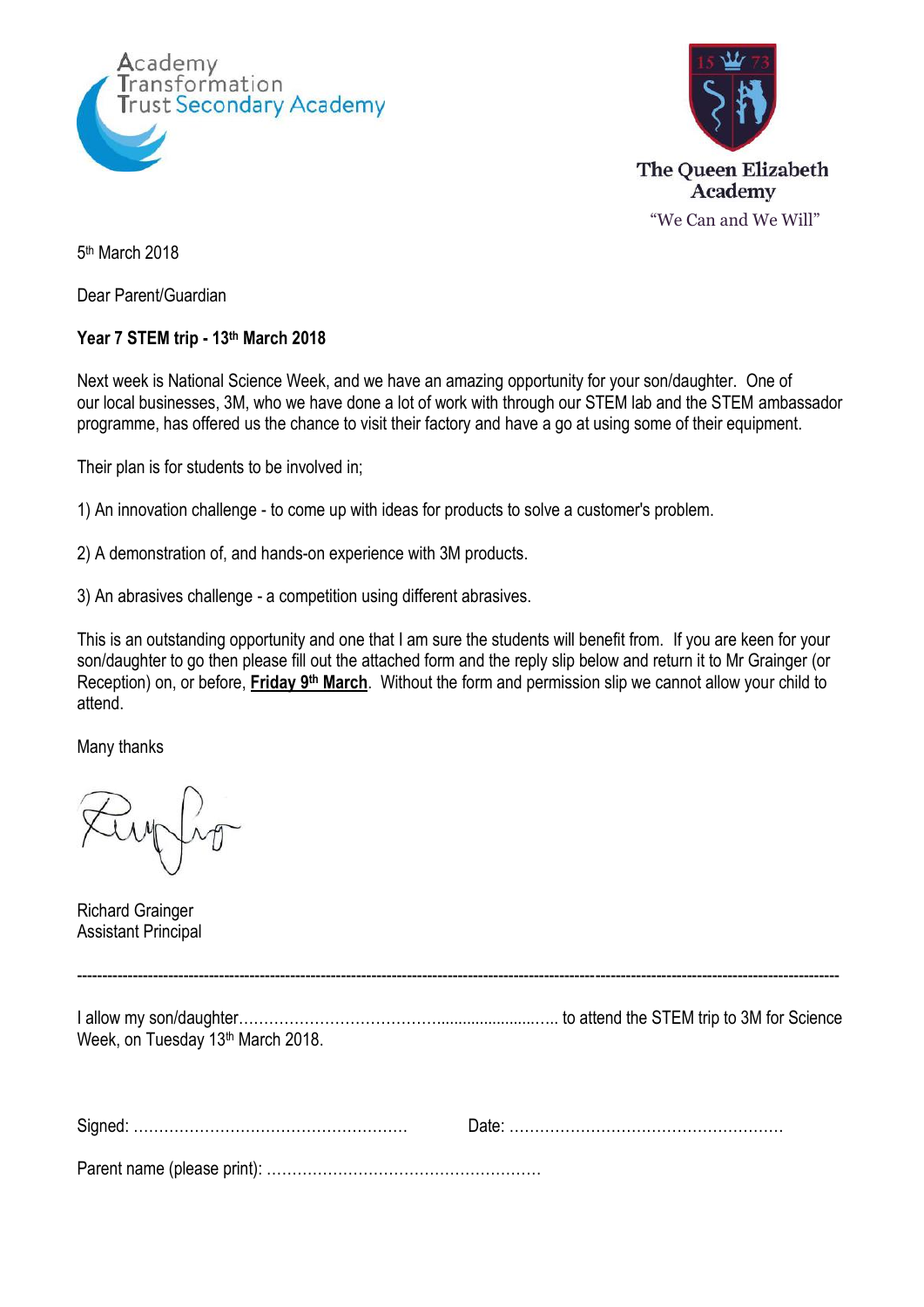



## **Consent to Visits, Medical Details and Treatment Form (OSA2)**

|                                                         |  | Male $\square$ | Female $\square$ |
|---------------------------------------------------------|--|----------------|------------------|
|                                                         |  |                |                  |
|                                                         |  |                |                  |
|                                                         |  |                |                  |
| Emergency contact telephone numbers (home / mob / work) |  |                |                  |
|                                                         |  |                |                  |
|                                                         |  |                |                  |
|                                                         |  |                |                  |
|                                                         |  |                |                  |
|                                                         |  |                |                  |
| Known Medical Conditions / Medications:                 |  |                |                  |
|                                                         |  |                |                  |
|                                                         |  |                |                  |
|                                                         |  |                |                  |
| Known allergies:                                        |  |                |                  |
|                                                         |  |                |                  |